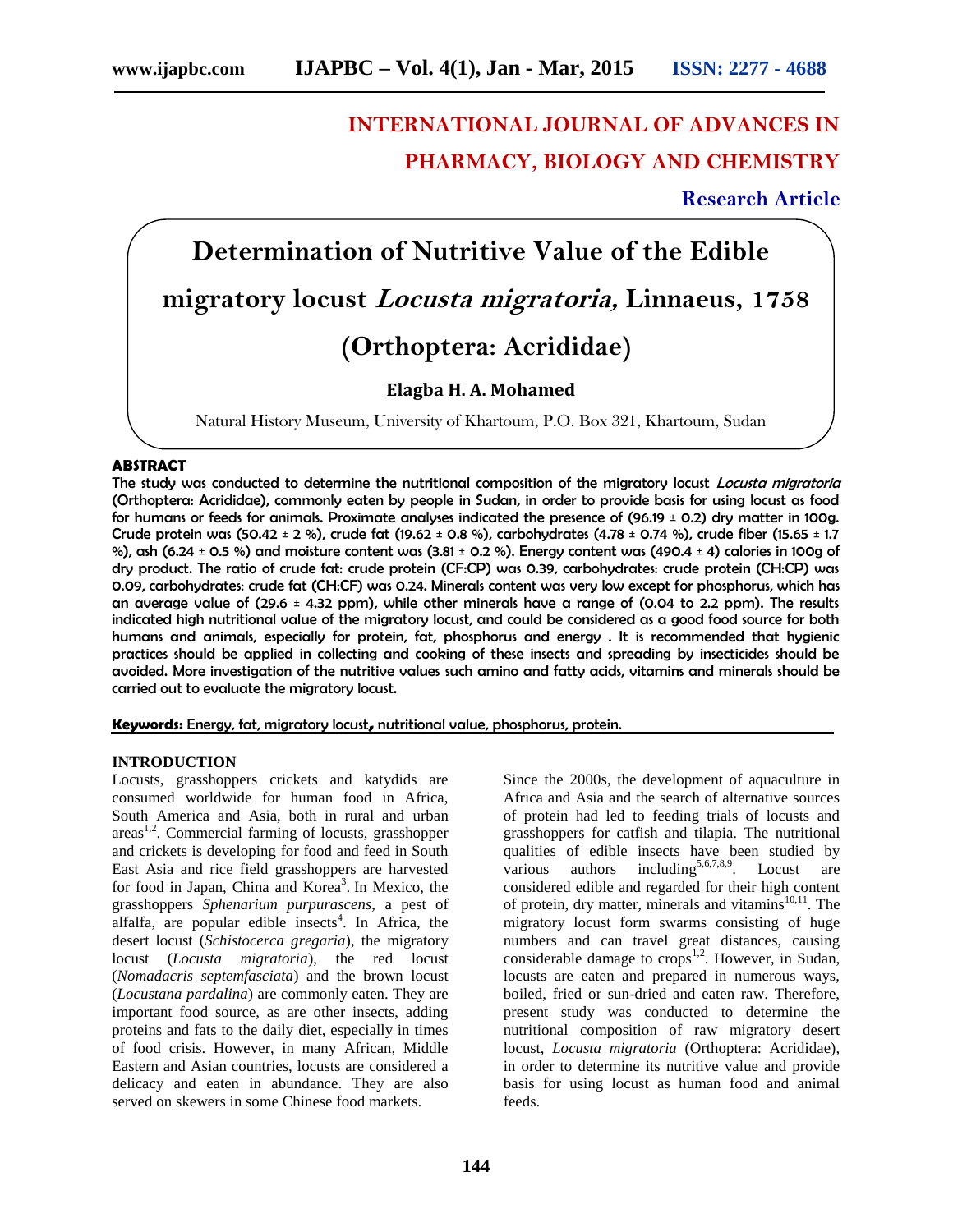#### **MATERIAL AND METHODS**

Samples of the migratory locust, *Locusta migratoria* were purchased from the Central Market in Khartoum and oven-dried at 45°C according to the procedure described by<sup>12</sup>. Dried samples were crushed and grinded to powder and used for proximate analysis. The contents of dry matter, crude protein, carbohydrates, fibre, ash and moisture were determined by the method of the Association of Official Analytical Chemists $13$ . The concentration of mineral elements was determined using Atomic Absorption Spectrophotometer (AAS) and calculated in ppm (µg/g dry weight). Each analysis was carried out in triplicates and expressed as percentage (mean ± standard deviation, SD) in 100g of dry insects. Energy content was calculated and expressed as calories/100g.

#### **RESULTS AND DISCUSSION**

Proximate analysis for the edible migratory locust (Table 1 and Figure 1) revealed a range of (94.18 – 98.20 %) dry matter with average value of ((96.2%). The range of crude protein was  $(42.16 - 58.62\%)$ with average of (50.42%), crude fat ranged between (18.9 and 20.34%) with average of (19.62%) while carbohydrates formed average value of (4.78%) and range of (4.05 - 5.51%). Fiber content was (14.21 - 17.09 %) with average value of (15.65%), ash range was  $(5.72 - 6.76%)$  with average value of  $(6.24%)$ and average content of moisture was (3.8%) with a range of (2.9 - 4.7%). The range of calories in the migratory locust was (480.3 - 500.3 cal/100g) with average of (490.8 cal/100g). Minerals content was very low except for phosphorus (Table 2), which ranged between (26.5 to 32.6 ppm) with an average value of  $(29.6 \pm 4.32 \text{ ppm})$ , while other minerals (Figure 2) have a range of (0.04 to 2.2 ppm).

**Table 1 Proximate composition (%100g) and caloric value (cal/100g) of the dry migratory locust** *Locusta migratoria***.**

|                          | ິ               |                   |
|--------------------------|-----------------|-------------------|
| Parameters               | Range $(\%)$    | Mean $\pm$ DS (%) |
| Dry Matter               | $94.18 - 98.20$ | $96.19 \pm 0.2$   |
| Crude protein            | $42.16 - 58.62$ | $50.42 \pm 2$     |
| Crude Fat                | $18.9 - 20.34$  | $19.62 \pm 0.8$   |
| Carbohydrates            | $4.05 - 5.51$   | $4.78 \pm 0.74$   |
| Fiber                    | $14.21 - 17.09$ | $15.65 \pm 1.7$   |
| Ash                      | $5.72 - 6.76$   | $6.24 \pm 0.5$    |
| Moisture                 | $2.9 - 4.7$     | $3.81 \pm 0.2$    |
| CF:CP                    | 0.39            | 0.39              |
| CH:CP                    | 0.09            | 0.09              |
| CH:CF                    | 0.24            | 0.24              |
| Caloric value (cal/100g) | $480.3 - 500.3$ | $490.4 \pm 4$     |

**Table 2 Mineral contents in tissues (p.p.m) of dry migratory locust** *Locusta migratoria*

|  |           |       |       |       | . .   |       |       |       |       |       |       |
|--|-----------|-------|-------|-------|-------|-------|-------|-------|-------|-------|-------|
|  |           |       | Ba    | Zn    | Fe    | Al    |       | Pb    | Ůľ    | Co    | Mn    |
|  | Average   | 29.58 | 2.192 | 0.879 | 0.554 | 0.443 | 0.298 | 0.213 | 0.060 | 0.060 | 0.040 |
|  | <b>SD</b> | 4.32  | 0.36  | 0.09  | 0.03  | 0.01  | 0.06  | 0.09  | 0.01  | 0.01  | 0.01  |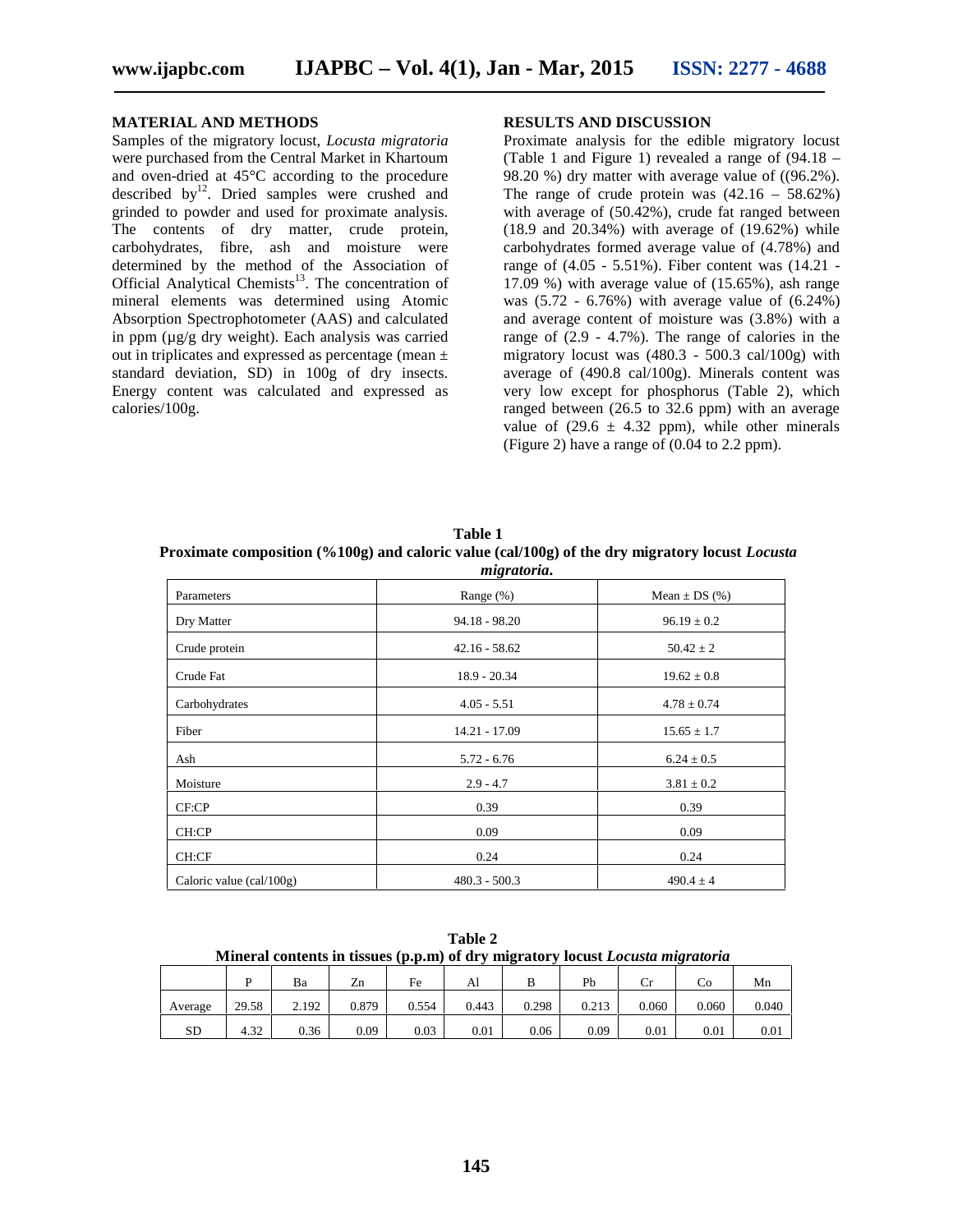

**Figure 1 Nutrients contents (%) in the dry product of the migratory locust** *Locusta migratoria***.**



**Figure 2 Minerals content (ppm) of the dry migratory locust** *Locusta migratoria***.**

The present results indicated that the edible migratory locust contains appreciable quantity of dry matter and protein as other insects<sup>14</sup>. Above 50% crude protein content was reported in 40 insect species on a dry matter basis<sup>5</sup> and it ranged as high as  $82\%$ . Locusts and other Orthoptera species are generally rich in protein where a range of 50-65% /DM was reported, though some lower values  $\left(\frac{<30\%}{\phantom{0}}\right)$  have also been reported<sup>11</sup>. Protein content of insects was found to<br>range from 37% in queen caste to 54% in dung beetle range from 37% in queen caste to 54% in dung beetle and lipid contents ranged from 5% in June beetle to esent results indicated that the edible migratory<br>contains appreciable quantity of dry matter and<br>i as other insects<sup>14</sup>. Above 50% crude protein<br>t was reported in 40 insect species on a dry<br>basis<sup>5</sup> and it ranged as high

37% in queen caste<sup>1</sup>. Over 60% of dry matter of an edible caterpillar was found to protein<sup>15</sup>. It was further estimated that the consumption of 100 g of edible caterpillar was found to protein<sup>15</sup>. It was<br>further estimated that the consumption of 100 g of<br>caterpillars by humans, provides about 76% of daily protein requirements and almost 100% of vitamins<sup>16</sup>. Crude fat is the second major component of the migratory locust ensuring its importance as fat source. The values obtained were within the range reported of whole edible insects, from 2.2% of *Nasuititermes corniger* (Motschulsky) worker termites, to 60% of greater wax moth *Galleria* indicated that the edible migratory<br>
reciable quantity of dry matter and<br>
edible caterpillar was found to protein<sup>15</sup>. It was<br>
sects<sup>14</sup>. Above 50% crude protein<br>
further estimated that the consumption of 100 g of<br>
ed in other insects<sup>14</sup>. Above 50% crude protein further estimated that the consumption of 100 g<br>
is reported in 40 insect species on a dry<br>
s<sup>5</sup> and it ranged as high as 82%. Locusts<br>
Orthoptera species are generally rich in Cr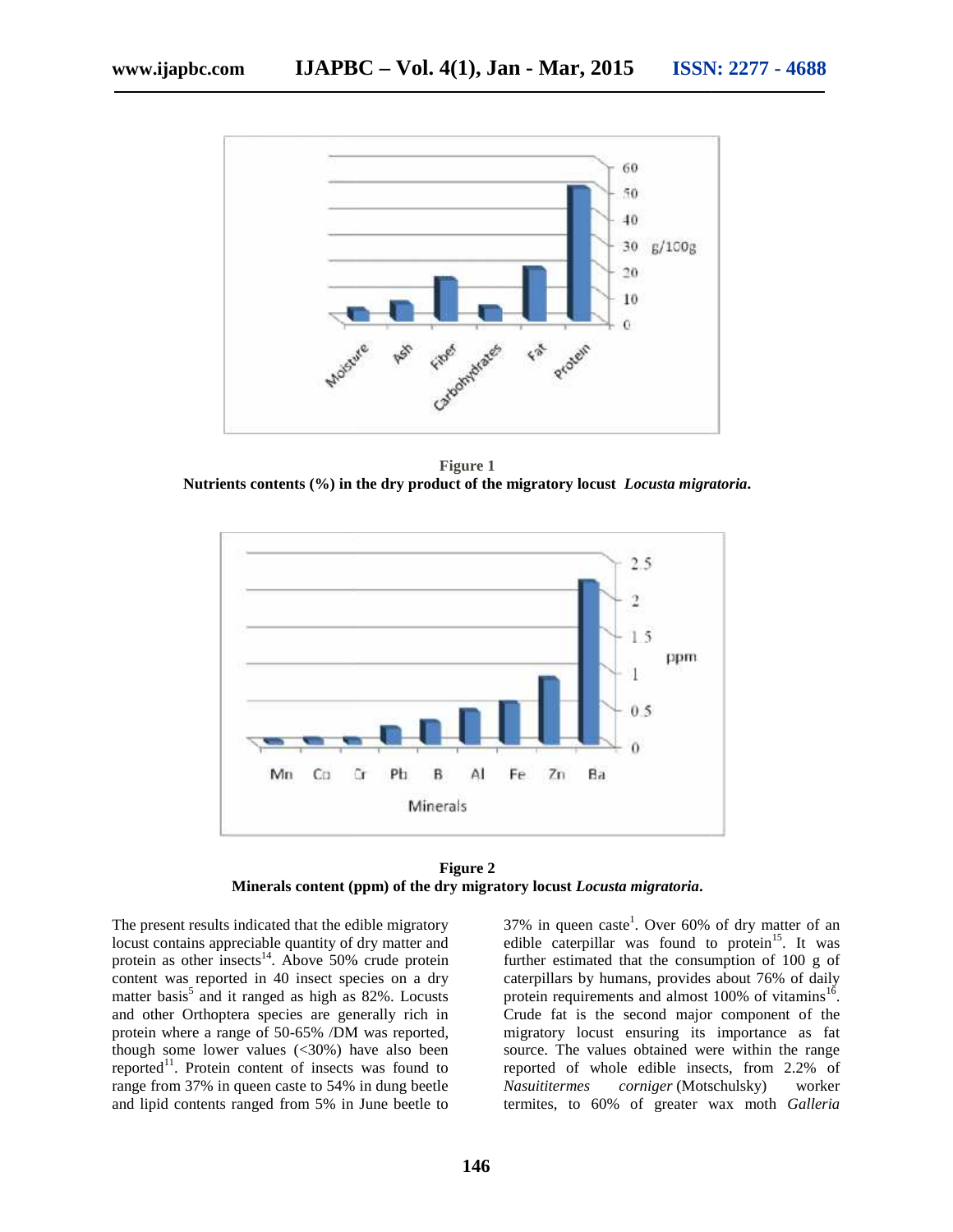*mellonella* (L.) larvae<sup>14,17,18,19</sup>. Carbohydrate levels are very low in locusts. The highest amount of carbohydrate (16%) was found in cicada, while ash contents of edible insects ranged from 2% in queen caste to 12% in June beetle. High amount of fibre but low moisture content were found in the migratory locust. Moisture content is an index of water  $\arct{activity}^{20}$  and susceptibility to microbial and susceptibility to microbial  $contamination<sup>21</sup>$ . Consequently, the low percentage moisture value obtained indicated that the migratory locust can be stored for a reasonable period of time without the risk of microbial deterioration and spoilage if properly dehydrated. As expected, the migratory locusts like most insects, contain only small amounts of ash because they lack the internal calcified skeleton found in most vertebrates. It is also reported that soft-bodied insects contain less fiber than those with a hard exoskeleton**.**

High phosphorus levels but low levels of trace minerals of barium, zinc, iron, copper, aluminum, manganese and boron have been reported in the migratory locust. Insects were found to contain high levels of phosphorus, which results in a calcium:phosphorus ratio of less than one. However, most insects contain substantial levels of macro minerals, magnesium, sodium, potassium and chloride and appear to be good sources of the trace minerals of iron, zinc, copper, manganese and selenium. Mineral composition of insect could vary with variation in food sources, seasons and different populations of the same species living in the same general area. However, the quantity of crude protein, crude lipid and calories present in edible migratory locust are comparable to those of beef, fish, lamb, chicken, milk and eggs<sup>7,22</sup>. The dry matter content is 23-35%. The fat content is quite variable and ranges from relatively low values  $\left\langle 5\% \right\rangle$  to high ones (>20%). The "fibre" content may be significant and increases with age: adult crickets contain up to 22% DM and nymphs contain 12%. The ratio of fat : protein (F:P) was low, as a result of the high proportion of crude protein. Fat content is known to be inversely related to crude protein $^{23}$ . Energy content of the migratory locust was higher than 247cal/100 grams content recorded for the locust Tsukudani. The results indicated that the migratory locust could be considered as a good nutritional food source especially for protein and fat as well as a potential source of energy. The diversity and large number of insect species inhabiting different environments mean that insects are important food sources for many terrestrial and aquatic animals. Therefore, nutrient analysis of minerals, vitamins, amino acids and fatty acids of fresh locust and other edible insects can help evaluate the nutrient intake of human and wild animals $^{24,25,26}$ .

#### **REFERENCES**

- 1. DeFoliart GR. The human use of insects as food and as animal feed. Bulletin of the Entomological Society of America, 1989; 35: 22-36.
- 2. Ramos-Elorduy J, Moreno JMP, Prado EE, et al. Nutritional value of edible insects from the state of Oaxaca, Mexico. Journal of Food Composition Analysis, 1997; 10: 142–157.
- 3. Heuzé V, Tran G. Locust meal, locusts, grasshoppers and crickets, Feedipedia.org. A programme by INRA, CIRAD, AFZ and FAO. 2013; http://www.feedipedia.org/node/198.
- 4. Anon. Edible insects in Mexico http://dfdeath.blogspot.com, 2007; edible-insectsin-mexico.html.
- 6. Ashiru MO. The food value of the larvae of *Anaphevenata* butler (Lepidoptera: Notodontidae). Ecolology of Food and Nutrition, 1988; 22: 313-320.
- 5. De Conconi JRE, Moreno JMP, Mayaudon CM, et al. Protein content of some edible insects in Mexico. Journal of Ethnobiology, 1984; 4: 61-72.
- 7. De Foliart GR. Insect fatty acids: Similar to those of poultry and fish in their degree of unsaturation, but higher in the polyunsaturables. Food Insects Newsletter, 1991; 4: 1-4.
- 8. Mbata KJ, Chidumayo EN. Traditional value of caterpillars (Insecta: Lepidoptera) among the Bisa people of Zambia. Insect Science Applied, 2003; 23: 341-354.
- 9. Ajayi OE, Adedire CO. Nutrient characteristics of the subterranean termite *Macrotermes subhyalinus* (Rambur) (Isoptera: Termitidae). Nigeria Journal of Entomology, 2007; 24: 42-47.
- 10. Malaisse F, Parent G. Les Chenicles comestibles du shaba meridional (Zaire) naturalistes Beiges. Journal of Nutrition, 1980; 61, 2-24.
- 11. Finke MD. Complete nutrient composition of commercially raised invertebrates as food for insectivores. Zoo Biology, 2002; 21: 269–285.
- 12. Adedire CO, Aiyesanmi AF. Proximate and mineral composition of the adult and immature forms of variegated Grasshopper, *Zonocerus* (L.). Bioscience Research Community, 1999; 11: 121- 126.
- 13. AOAC. Association of Official Analytical Chemists. Official Methods of Analysis of AOAC International.  $17<sup>th</sup>$  edition,  $2<sup>nd</sup>$  revision, 2005; USA: Gaithersburg, MD. 1141p.
- 14. Banjo AD, Lawal OA, Songonuga EA. The nutritional value of fourteen species of edible insects in Southwestern Nigeria. African Journal of Biotechnology, 2006; 5(3): 298-301.
- 15. Cunningham T. Saturniid Subsidy: Cash and Protein from Edible Caterpillars of Zambesian Woodlands and Welfare in Africa. 1996; Centre